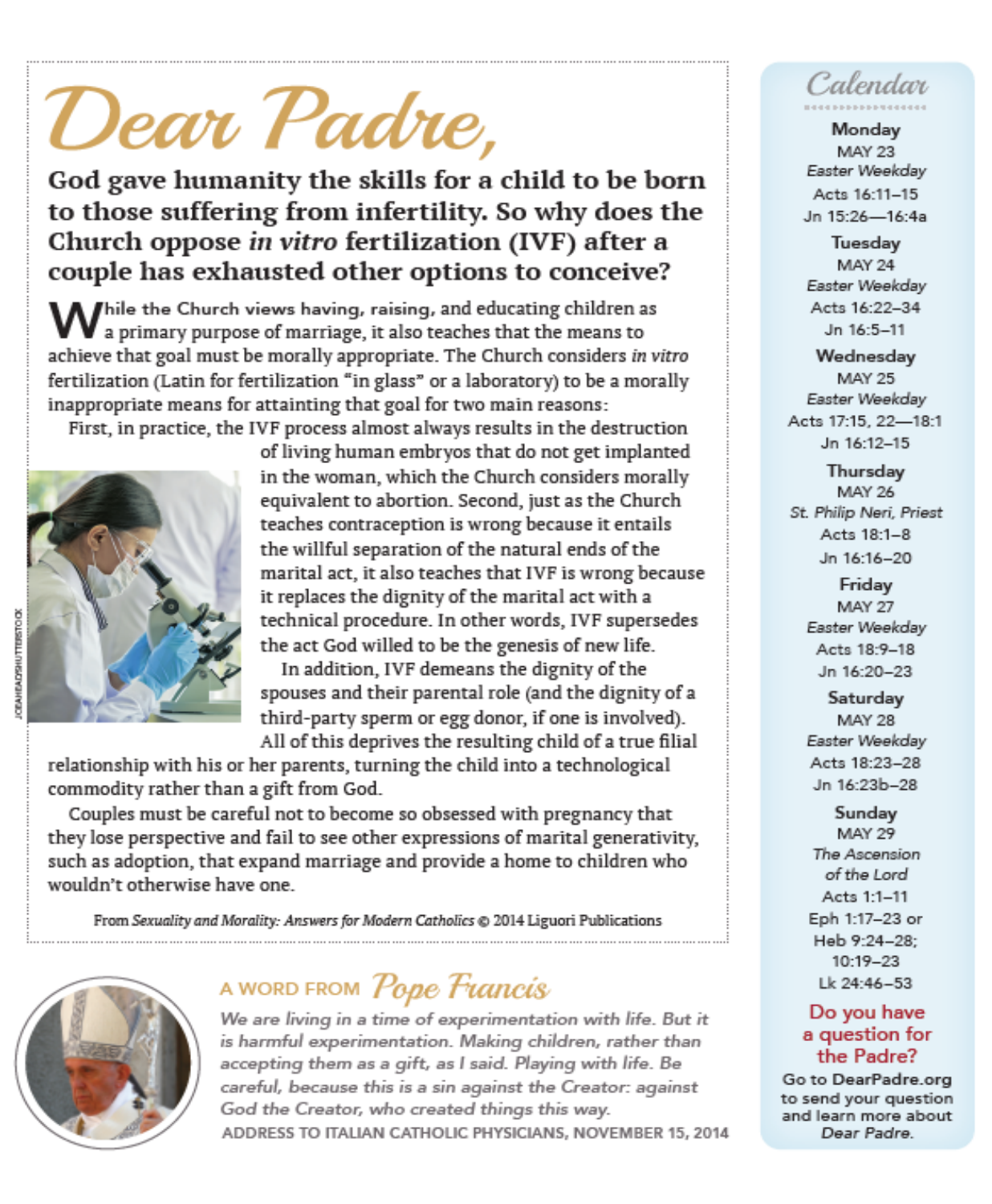

*Sixth Sunday Of Easter* May 22th 2022



# **St. Ann Catholic Church & Our Lady of Chartres Mission** Pastor: Reverend Fr. David Milton **Office phone: 228-832-2560, Hours: Monday-Friday 9am-3pm.**

Web: www.stannparishlizana.org --- Email: stanngulfport@hotmail.com



 **St. Ann Mass Schedule:**

 Saturday – May 21st 5:00pm-Ex. Soc. Sunday – May 22nd 9:00am-Parish

 **OLC Mass Schedule:** Sunday - May 22<sup>nd</sup> 7:30am-Ex. Soc.

**SACRAMENT OF RECONCILIATION Before Mass and by Appointment**

 $We already – May 25<sup>th</sup> 6:00pm-Ex$  Soc. Thursday – May 26<sup>th</sup> 8:00am-Ex Soc. Friday – May  $27<sup>th</sup> 8:00$ am –Ex. Soc. March 11th 8:00am Glen Parker Monday – May  $23<sup>rd</sup> 8:00$ am-Ex Soc.

Saturday – May28<sup>th</sup> St. Ann 5:00pm-OPEN Sunday – May 29<sup>th</sup> OLC 7:30am-OPEN Sunday – May 29<sup>th</sup> 9:00am-OPEN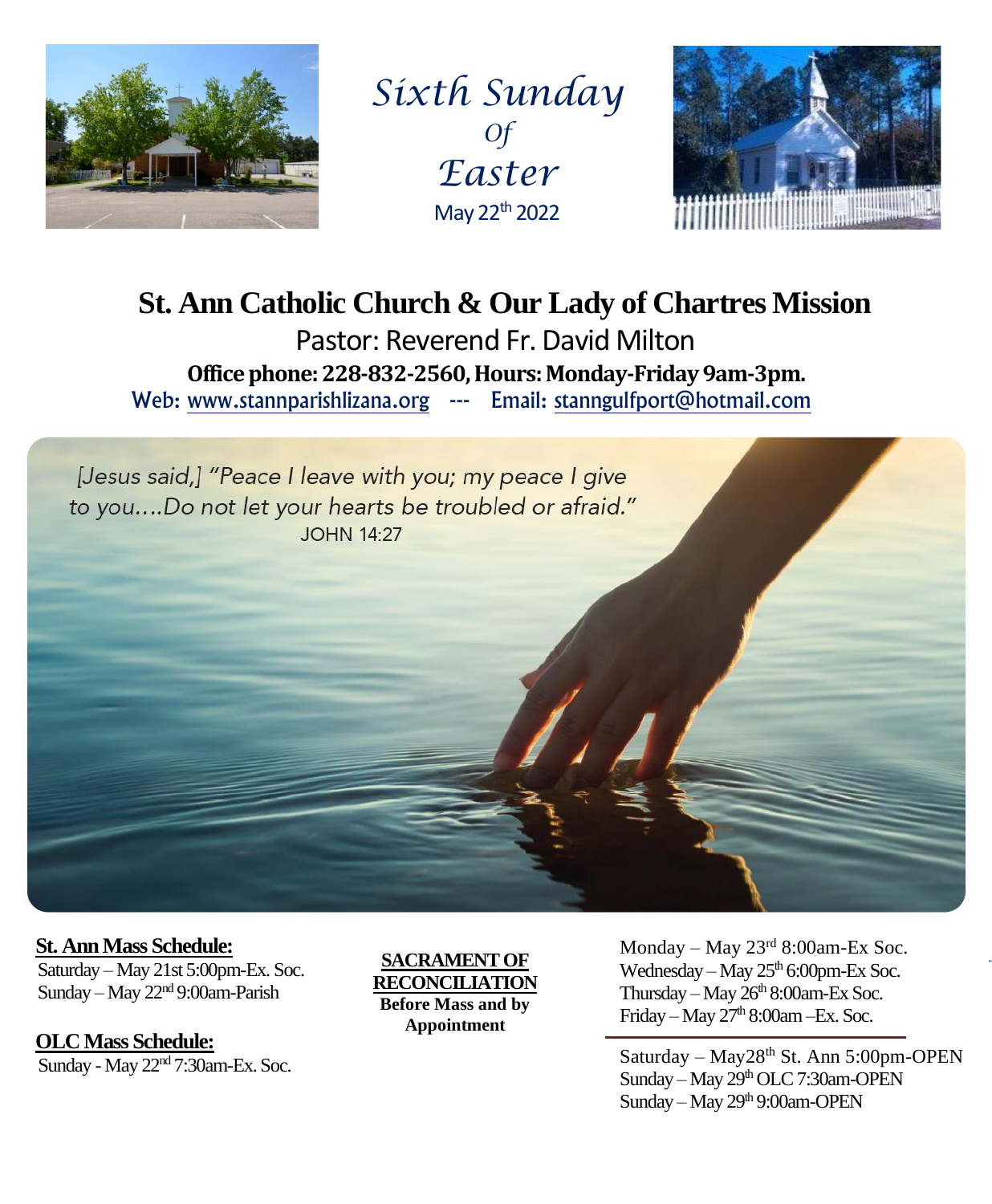## *From Father David'sDesk...*

## Times Are a Changin'

Today's Gospel expands a theme mentioned on the fourth Sunday of Easter, namely, change in religious practice. Many good people find some Second Vatican Council changes difficult to accept. For example, they may not like the new Mass form or leniency in Church discipline. They prefer Latin chants and the organ rather than folk music with guitars. This dissatisfaction is not necessarily because they are stubborn or unbending. It could be they were taught that the truth of the Church is eternal and unchanging and want to see that reflected in the liturgy.

Actually, such understanding of the unchanging Church is only partially correct. The fundamentals of our faith as expressed in the Creed have not changed. It is the ways we understand or practice our faith that have gradually developed. For instance, the Mass is still the Mass, with three essential parts. Yet, the wording of some prayers have changed, and at Mass we stand more and kneel less. Most are cultural changes, but there are some changes in theological understandings too. We now recognize the religious value of other faith traditions; interfaith marriage is allowed with special permission; and we understand the teachings of the Bible in new ways.

Today's reading from Acts shows that, from its beginning, the Church changed. Paul and Barnabas did not require Gentile believers to conform to circumcision—a Jewish practice, not Christian. Dissention arose. But the Holy Spirit helped the leaders in Jerusalem move beyond long-standing past practices and into a new way of being faithful. We believe the Holy Spirit continues to work through believers to ensure that the gospel is always faithful, yet newly meaningful.

With Prayers. *Fr. David* 

## FOR Reflection

- $*$  In what ways have changes made your faith more meaningful to you?
- $*$  As we move toward Pentecost, pray to be open to the working of the Spirit in your parish.

**St. Ann Stewardship**

Identifiable: \$2455.00 – Loose: \$642.00 Children: \$4.84 – (ACH: \$590.00) **Total: \$**

#### **OLC Stewardship**

Identifiable: 150.00 – Loose: \$204.00 **Total: \$354.00**

#### **KNIGHTS of Columbus Meeting:**

The KofC will be holding a meeting after the 9:00am mass on Sunday. The meeting will be held in the Parish Hall

#### **SECOND Collection:**

ļ

We will have a second collection May 28<sup>th</sup> & 29<sup>th</sup> for the Catholic Communication Campaign Envelopes are attached to the bulletins.

#### **LIZANA Light Ministries:**

We are so grateful to have the Ministry of Lizana Light here at our parish helping to support the poor of our community. On the fifth Sunday of this month, May 29<sup>th</sup>, we will be having an additional collection to help Lizana Light in their ministry. Please give what you can in support of our community, and our ministry.

#### **CATFISH Festival:**

The St. Ann Catfish festival is quickly moving forward. If you would like to donate to the purchase of food and supplies for our festival, please contact Ruth Schonewitz at (228) 219-8782.

#### **CATFISH Festival - BINGO:**

Donations for the BINGO prizes during the Catfish festival are being accepted at this time. Should you wish to donate, either by giving a prize or by giving cash (envelopes are in the pews) please contact Emma (228) 669-9033 or Brandi at (228) 861-8387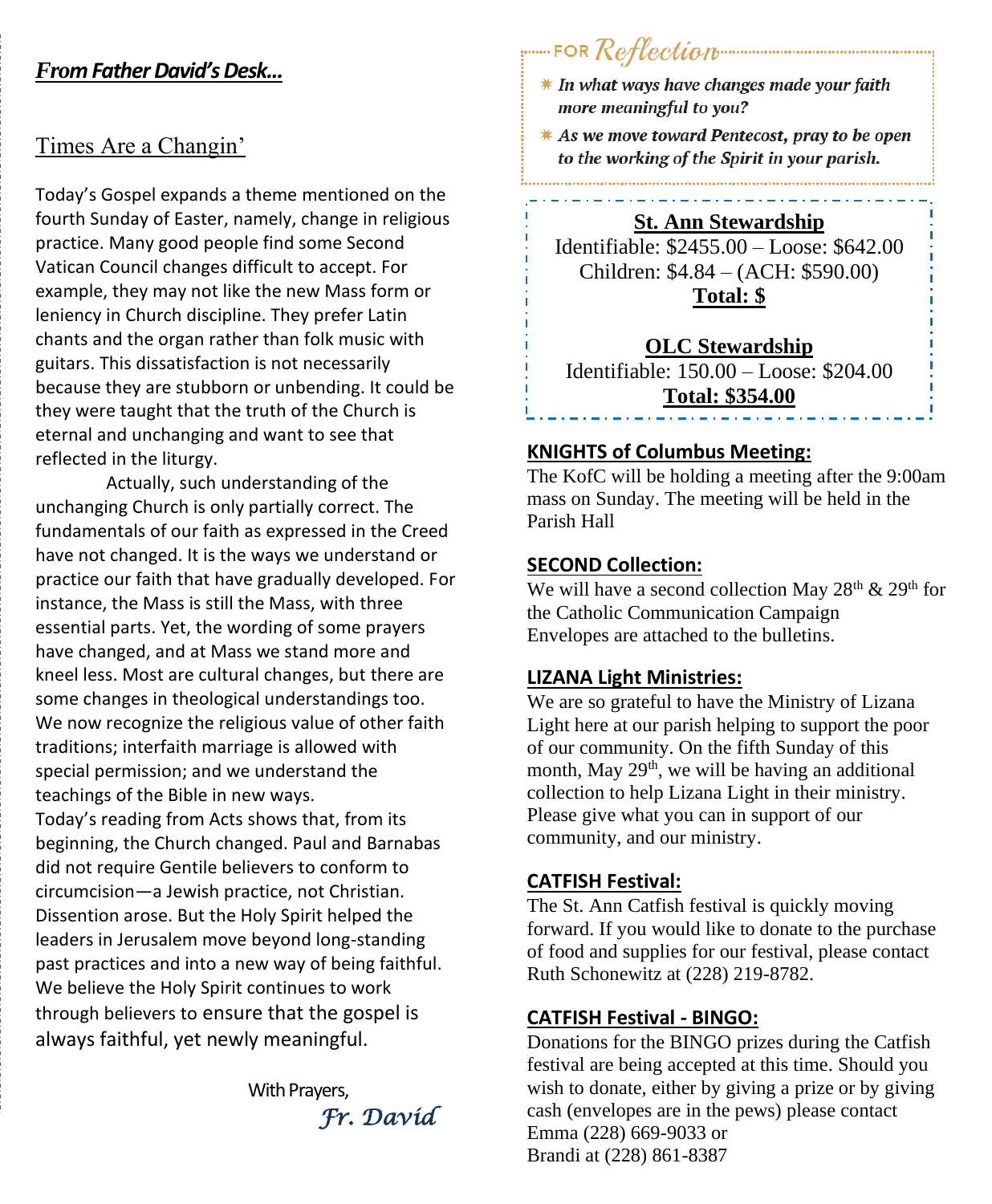| <b>MASS</b>                     | <b>LECTOR</b> | <b>SERVERS</b>        | <b>USHERS</b>            |
|---------------------------------|---------------|-----------------------|--------------------------|
| Saturday – May $21^{st}$ 5:00pm | Mike West     | N/A                   | <b>August Schonewitz</b> |
| Sunday – May $22nd$ 7:30am OLC  | Doug Ladner   | N/A                   | Terry Mitchell           |
| Sunday – May $22nd$ 9:00am      | Lisa Cuevas   | Paige, Eliza, Harmon  | William Burke            |
| Saturday – May $28th 5:00$ pm   | Al Eiselen    | N/A                   | <b>August Schonewitz</b> |
| Sunday – May $29th$ 7:30am OLC  | Sandra Ammons | N/A                   | Terry Mitchell           |
| Sunday – May $29th$ 9:00am      | Macy Necaise  | Landon, Audrey, Katyn | William Burke            |



#### **SYMPATHY:**

Please extend your sympathy to the family of Doris Ladner. Mrs. Ladner passed away May 9th. Please keep her family and friends in your thoughts and prayers.

### **PRAYER Requests:**

Nathan Northrup Daniel Squillante

## **UPDATE – Parish Directory 2022**

 Photos for updating our Parish Directories for St. Ann/Our Lady of Chartres Parish/s will be June 28<sup>th</sup> & June 29<sup>th</sup> from 2:00pm to 8:30pm at St. Ann's church. To schedule your photo, go to **UCDIR.com** and click on

 **Photography Appointment Scheduling Login**



 Church Code: **MS121** Church Password: **photos**

| <b>Universal Church Directories</b> | Please enter your church code number and password here.<br>If you do not have them, please contact your church directly. |
|-------------------------------------|--------------------------------------------------------------------------------------------------------------------------|
| Login                               |                                                                                                                          |
| Church Code:                        |                                                                                                                          |
| <b>MS121</b><br>Church Password:    |                                                                                                                          |
|                                     |                                                                                                                          |
|                                     |                                                                                                                          |
| Enter                               |                                                                                                                          |

 Once in the system, you can select the date & time that suits you best. Click the date you would like; a dropdown will show you the time options to choose from. Last step, filling in your Name, Address, etc., and click **"Schedule Appointment."** *You are all set!*